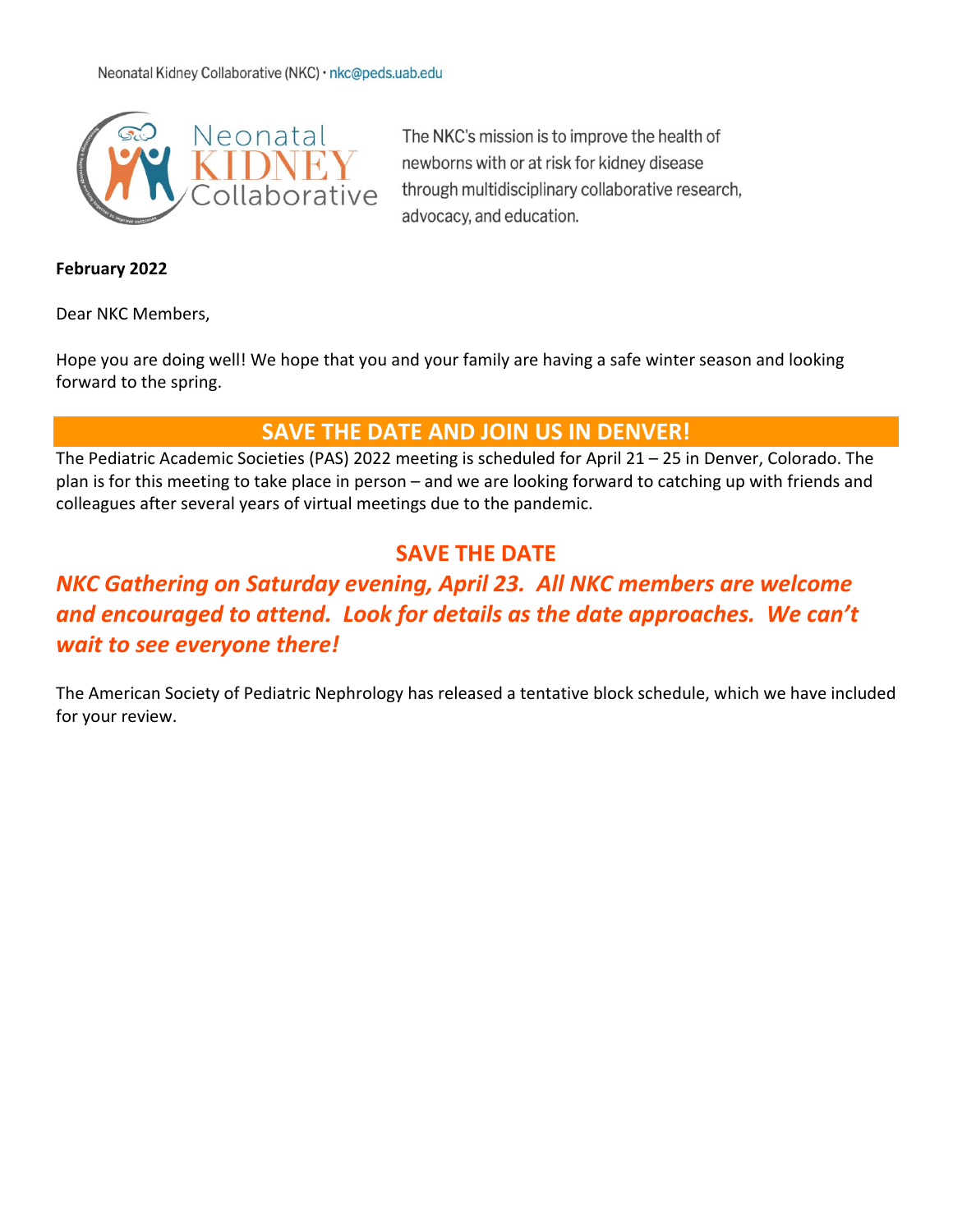American Society of Pediatric Nephrology (ASPN) Schedule at a Glance

| Friday, April 22                                                                                                                                                                                                                                                                                                                                                                                                       | <b>Saturday, April 23</b>                                                                                                                                                                                                                                                                                                                                                                             | Sunday, April 24                                                                                                                                                                                                                                                                                                                                                                                                                                                                                             | Monday, April 25                                                                                                                                                                                                                                                                                                                                           |
|------------------------------------------------------------------------------------------------------------------------------------------------------------------------------------------------------------------------------------------------------------------------------------------------------------------------------------------------------------------------------------------------------------------------|-------------------------------------------------------------------------------------------------------------------------------------------------------------------------------------------------------------------------------------------------------------------------------------------------------------------------------------------------------------------------------------------------------|--------------------------------------------------------------------------------------------------------------------------------------------------------------------------------------------------------------------------------------------------------------------------------------------------------------------------------------------------------------------------------------------------------------------------------------------------------------------------------------------------------------|------------------------------------------------------------------------------------------------------------------------------------------------------------------------------------------------------------------------------------------------------------------------------------------------------------------------------------------------------------|
| $7:00$ am-<br>$2:00$ pm<br><b>ASPN Program Committee</b><br><b>Meeting/ Council Meeting</b><br>$2:30$ PM $-$ 4:00 PM<br><b>Workshop: Fueling our</b><br>patients for success:<br>Optimizing nutritional support<br>for kids with kidney disease<br>4:30 pm-6:00 pm<br><b>PAS Opening General</b><br>Session<br>(Includes presentation of the<br>Joseph St. Geme<br>Leadership Award)<br>$6:15$ pm-8:45 pm <sup>*</sup> | $7:00$ am $-8:00$ am<br><b>ASPN Resident/Student</b><br><b>Mentorship Breakfast</b><br>$8:00$ am-9:30 am<br>The H. William Schnaper<br>Lectureship: Updates in<br>Nephrotic syndrome<br>$10:00$ am $-11:30$ am<br>Train to become a JEDI<br><b>Master: Justice Equity</b><br>Diversity & Inclusion in<br>pediatric nephrology<br>11:30 am-1:00 pm<br><b>ASPN Awards Luncheon</b><br>$1:00$ pm-2:30 pm | $7:00$ am $-8:00$ am<br><b>ASPN Small Group Division</b><br><b>Breakfast</b><br>$8:00$ am $-9:30$ am<br><b>The Adrian Spitzer Lectureship</b><br>Novel mechanistic and<br>therapeutic discoveries in rare<br>diseases<br>10:00 am-11:30 pm<br>Workshop: The time is now for<br><b>Neonatal Continuous Renal</b><br><b>Replacement Therapy: A Case</b><br><b>Based Workshop on Neonatal</b><br><b>Continuous Renal Replacement</b><br>Therapy<br>12:00 pm $-$ 1:00 pm<br><b>CPC Fellow's Luncheon: Battle</b> | 8:00 am-9:30 pm<br>FGF23: The path you<br>traveled and the Places<br>You'll Go!<br>10:00 am-11:30 am<br><b>Workshop Urine the Know:</b><br>Living through a pandemic -<br><b>Lessons learned from</b><br>COVID <sub>19</sub><br>$1:00$ pm $- 2:30$ pm<br>TMI about TMA &<br>complement dysregulation:<br>clarifying updates for<br>diagnosis and treatment |
| <b>PAS Poster Session I</b><br><b>Nephrology Posters</b><br>Included/ Original Science<br><b>Abstracts</b><br><b>Platform Presentations</b><br>Nephrology III (6:15-<br>$7:455$ pm $):$<br><b>Clinical Science</b>                                                                                                                                                                                                     | Potpourri of Hot Topics in<br><b>Kidney Transplant</b><br>$3:30$ pm $-6:00*$<br><b>PAS Poster Session II</b><br><b>Nephrology Posters</b><br>Included/ Original<br><b>Science Abstract</b><br><b>Platform IV: Neo</b>                                                                                                                                                                                 | of the Brains<br>1:00 pm-230 pm<br>IgA Nephropathy and IgA<br>Vasculitis / HSP: New<br><b>Terminology and</b><br>Pathophysiology, Old<br><b>Treatments?</b><br>2:30-3:30 pm<br><b>ASPN Business Meeting</b>                                                                                                                                                                                                                                                                                                  | $3:30$ pm $-6:00$<br><b>Original Science Abstracts</b><br><b>Platform Presentations</b><br><b>Nephrology I:</b><br>Hypertension (3:30 -5pm)                                                                                                                                                                                                                |
|                                                                                                                                                                                                                                                                                                                                                                                                                        | Nephrology (3:30-5pm)<br>6:30 pm-8:00 pm<br><b>ASPN Fellows Job</b><br><b>Search and Speed</b><br><b>Mentoring Event</b>                                                                                                                                                                                                                                                                              | $3:30$ pm $-6:00$<br><b>Possible PAS Poster Session III</b><br>Nephrology Posters Included/<br><b>Original Science Abstracts</b><br><b>Platform Presentations</b><br>Nephrology II (3:30-5pm):<br><b>Basic Science</b><br>7:00 pm-9:00 pm<br><b>ASPN Member Reception</b>                                                                                                                                                                                                                                    | <b>KEY</b><br><b>Green = Scholarly Sessions</b><br><b>Pink = Original Science</b><br><b>Blue = Workshop</b><br><b>Yellow = Ancillary Events</b><br><b>Gray = Poster Sessions</b>                                                                                                                                                                           |

# **MEMBER SPOTLIGHT**

This month, we highlight Dr. Meredith Schuh in [our member spotlight!](https://babykidney.org/spotlights/meredith-schuh)

Dr. Schuh is an Assistant Professor of Pediatrics at Cincinnati Children's Hospital Medical Center in the Division of Nephrology & Hypertension with secondary appointment in the Division of Developmental Biology. Her research focuses on uncovering the mechanisms of primate-specific late gestation nephrogenesis (lateral branch nephrogenesis) in order to improve nephron endowment in preterm infants. Ultimately this work aims to improve the health of preterm infants by identifying pathways to extend this critical period postnatally. She is currently funded by the ASN Normal Siegel Research Scholar Grant.

To read more about Dr. Schuh and our other previous member spotlights, visit [our webpage!](https://babykidney.org/spotlights)

## **New AWAKEN Articles**

There have been three new articles in the last few months using data from the AWAKEN study, evaluating different aspects of neonatal kidney disease. Congrats to the authors of the following papers:

1. **Association of early dysnatremia with mortality in the neonatal intensive care unit: results from the AWAKEN study**

Abby M Basalely, Russell Griffin, Katja M Gist, Ronnie Guillet, David J Askenazi, Jennifer R Charlton, David T Selewski, Mamta Fuloria, Frederick J Kaskel Kimberly J Reidy, AWAKEN Study Group. Journal of Perinatology. 2021

[doi: 10.1038/s41372-021-01260-x](https://doi.org/10.1038/s41372-021-01260-x)

2. **Low albumin levels are independently associated with neonatal acute kidney injury: a report from AWAKEN Study Group**